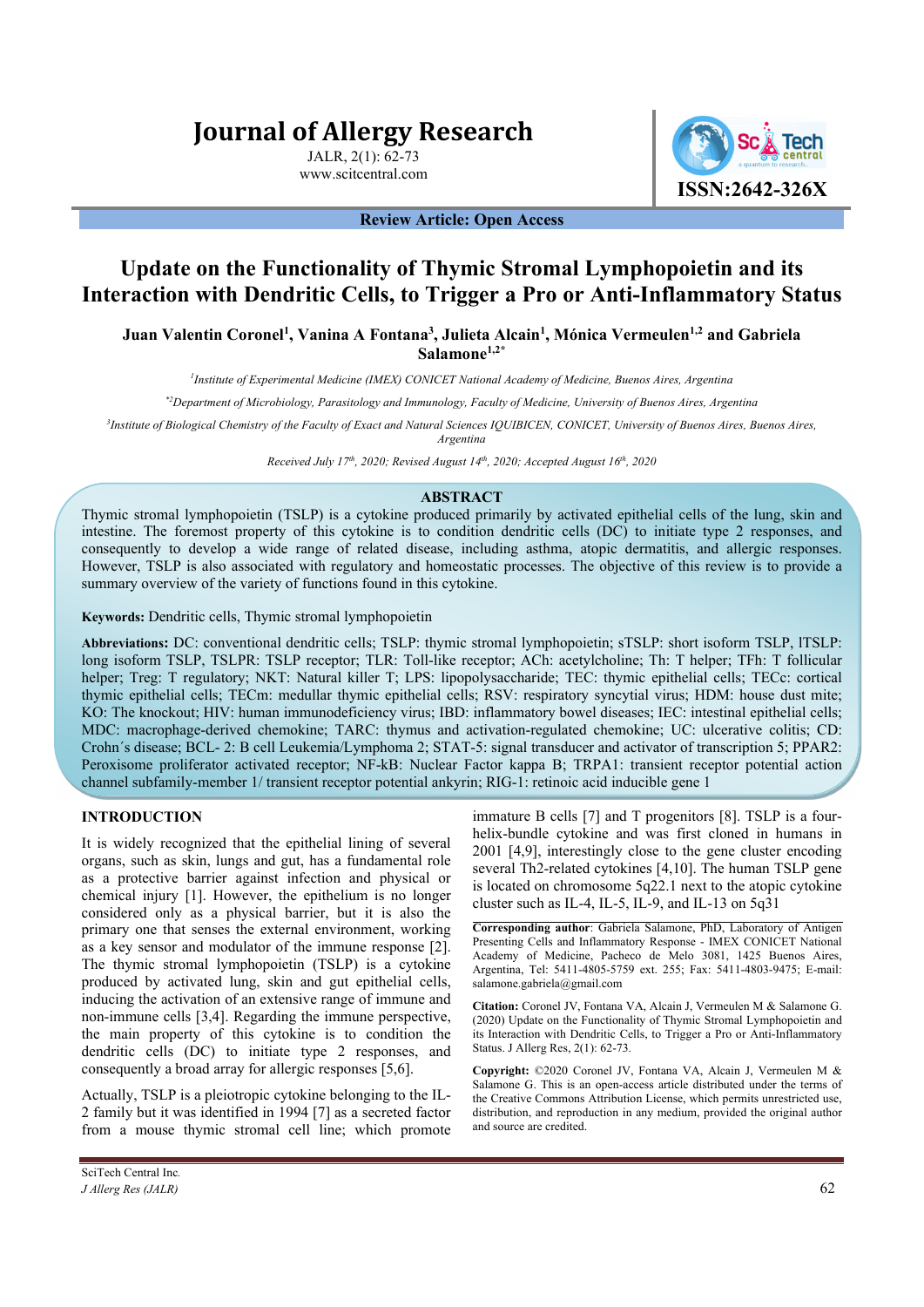[3,6,9,11,12]. The biological activity of TSLP, in both humans and mice, is mediated by binding to their complex composed by TSLP receptor α chain (RTSLP, chain specific of TSLP, also known as CRLF2; this chain is a member of the hematopoietic receptor family and binds with low affinity to TSLP) and the interleukin 7 receptor- $\alpha$  chain (IL-7Rα), both chains together induce a heteromeric complex of high-affinity [12-14].

There are many different stimuli including some allergens, cytokines, respiratory viruses [1,3,15,16], leading to the production of TSLP in epithelial cells, airway smooth muscle cells, human DCs, and mast cells, etc. [1,3,17,18]. Furthermore, different kind of cells and tissue can respond to TSLP including immune cells (e.g. DCs, ILC2, T and B lymphocytes, natural killer T (NKT), T regulatory cell (Treg.), monocytes, mast cells, macrophages, eosinophils, basophils) and non-immune cells (platelets and sensory neurons, heart, skeletal muscle, kidney and liver) [3,4,12,19], inducing different functions **(Table 1)**.

| <b>IMMUNE CELL</b>                         | <b>FUNCTION</b>                                                                                                                  |  |  |
|--------------------------------------------|----------------------------------------------------------------------------------------------------------------------------------|--|--|
| DC                                         | Th2 differentiation/maintenance<br>memory Th <sub>2</sub> [20]                                                                   |  |  |
| $LT$ CD4+                                  | IL-4 secretion, induction<br>Th2.<br>Enhance BCL-2/ STAT-5<br>Survival [21]                                                      |  |  |
| ILC2                                       | drive Th <sub>2</sub> and<br>inflammation [22]                                                                                   |  |  |
| LB                                         | Increase proliferation [23]                                                                                                      |  |  |
| <b>Regulatory T Cells</b>                  | modulates<br>Short<br>isotype<br>homeostasis in gut and<br>skin [24]                                                             |  |  |
| <b>TFh</b>                                 | Differentiation [25]                                                                                                             |  |  |
| <b>NKT</b>                                 | Increase IL-13[17]                                                                                                               |  |  |
| Eosinophils                                | Increase recruitment [26]                                                                                                        |  |  |
| Basophils                                  | Increase IL-13 [27]                                                                                                              |  |  |
| Mast cells                                 | complete degranulation.<br><b>Not</b><br>cytokines<br>Secretion<br>of<br>and<br>chemokines that promote<br>Th2 polarization [28] |  |  |
| $LT$ $CD8+$                                | Increase cytotoxicity and<br>BCL-2/STAT-5 survival [29]                                                                          |  |  |
| <b>NON</b><br><b>INMUNE</b><br><b>CELL</b> | <b>FUNCTION</b>                                                                                                                  |  |  |
| Sensory neurons                            | Itch in atopic<br>dermatitis [30]                                                                                                |  |  |
| Keratinocytes                              | PPAR2 activation                                                                                                                 |  |  |
| Fibroblast                                 | PPAR <sub>2</sub><br>Activation [31]                                                                                             |  |  |

|  | <b>Table 1.</b> Functional activities of TSLP. |  |  |
|--|------------------------------------------------|--|--|
|--|------------------------------------------------|--|--|

One particularly pertinent reason to develop this topic is that the up regulation of the cytokine itself is closely linked up to the pathogenesis of numerous Th2 related diseases, including asthma, atopic dermatitis and allergic responses [32]. It is reported that the cytokine not only promote Th2

response but also can be associated, with autoimmune disorders [33,34] and finally in recent times has been linked the TSLP to the pathogenesis with different tumors, like breast cancer [35], leukemia lymphocytic acute (ALL) [36], cutaneous T cell lymphomas [37], enhances lung metastasis

SciTech Central Inc*.* 

*J Allerg Res (JALR)* 63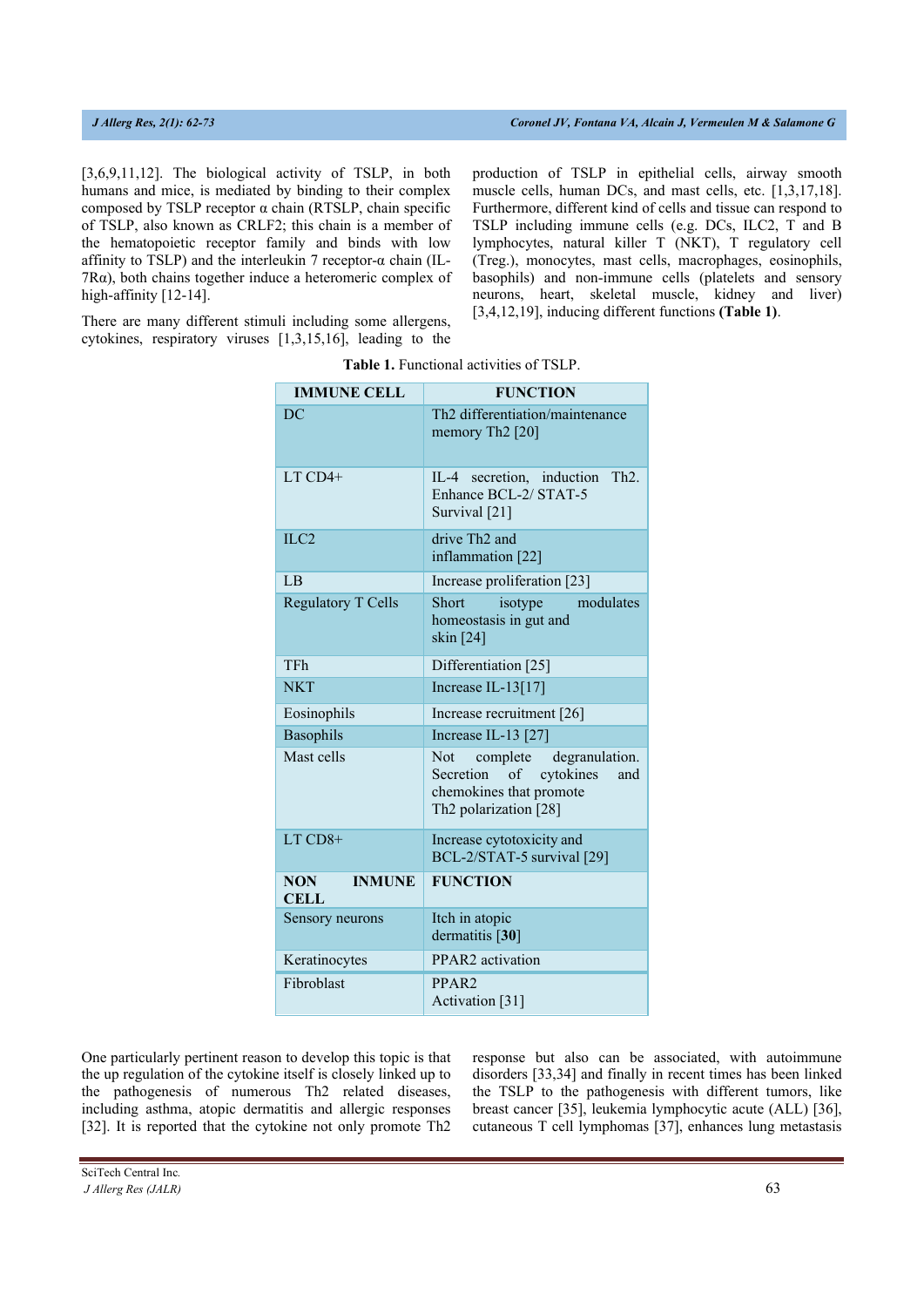[38]. Moreover, intratumor Th2-type cell infiltrate correlates with cancer-associated fibroblast TSLP production and reduced survival in pancreatic cancer [39]. On the contrary, TSLP also mediates several immune homeostatic functions in thymic [40], intestinal [41] and trophoblastic cells [42,43].

The objective of this review is to describe the recent advances in the homeostatic and inflammatory mechanisms carried out by the TSLP as modulate of physiology of immune cell mainly DCs.

#### **DC PRIMING BY TSLP: IS RESPONSIBLE FOR PROINFLAMMATORY OR REGULATORY STATUS?**

#### **Inflammatory function**

Conventional DCs are specialized antigen-presenting cells with a unique ability to activate resting T cells and to direct their differentiation into several effector profiles [5,44-46]. Human TSLP markedly activates and maintains the survival of DCs and Langerhans cells [6,47,48]. In addition, TSLPconditioned DC up regulated the costimulatory molecules CD40, CD80, CD86 and OX40L, and produces high levels of IL-8 IL-15, Eotaxin2, thymus and activation-regulated chemokine (TARC/CCL17) and macrophage-derived chemokine (MDC/CCL22) [6,49]. Moreover, naive allogeneic T cells that were cocultured with TSLPconditioned DC acquired an inflammatory Th2-like phenotype with production of IL-4, IL-5, IL-13, and TNF- $\alpha$ but not IL-10 [50,51]. Likewise, it seems that TSLP induces human myeloid DC to express OX40L (the TNF superfamily protein) [49], which induce the generation of inflammatory Th2 cells. The relevance of the OX40L molecule is clearly reflected in the initiation of the Th2 response which, independently of IL-4, depends on the interaction of OX40 with OX40L expressed in activated naïve T and DC cells respectively [20,52,53] **(Figure 1)**. As a matter of fact, Ito et al. observed that, anti-OX40L or anti-IL-4 monoclonal antibody strongly inhibited the production of IL-4, IL-5 and IL-13 [53,54]. Respectively, there is clear evidence which support that TSLP, even in the absence of IL-4, could directly promote Th2 differentiation and type 2 cytokine from naive T cells *in vitro* [55].



**Figure 1.** Different immune response by TSLP-conditioned DC

*Lung: TSLP-conditioned DC up regulates the costimulatory molecules mainly OX40L, and produces chemokine's like TARC and MDC, inducing the activation chemo taxis of Th2 profile. The inflammatory Th2-like phenotype produces of IL-4, IL-5, IL-13, and TNF-α but not IL-10. The increase of IL-4 induces a switch isotype to IgE in the LB inducing the asthmatic response. Gut: Pathogenic bacteria induce long isoform TSLP (conventional TSLP) and down-regulate the short isoform and commensal bacteria increased the sTSLP expression on the mucosa. IEC-conditioned DC induces Treg profile in homeostatic condition. The increased of TGFβ induce a switch isotype to IgA in the LB*

Taking into account all the information mentioned before, the Th2 profile is induced and the recruitment of Th2 cells favors them to migrate towards inflammatory sites and reflects the disease activity in pathologies like dermatitis, asthma, allergic responses, [32,51].

Interestingly, our group observed that DC cultured with Acetylcholine (ACh); the most important parasympathetic neurotransmitter in the airways [56]; in presence of TSLP showed higher levels of OX40L expression than cells cultured with individual stimuli. A similar effect was observed with the expression of maturation markers and the TNF-α and IL-8 cytokine production. Moreover, when DC were cultured with both TSLP and ACh, a higher stimulation of IL-4, IL-5, and IL13 production was observed, all of that, suggesting that a neurotransmitter like ACh combined with TSLP-stimulated DC could enhance the Th2 profile polarization facilitating, in consequence, the development of  $asthma$  [57].

SciTech Central Inc*.*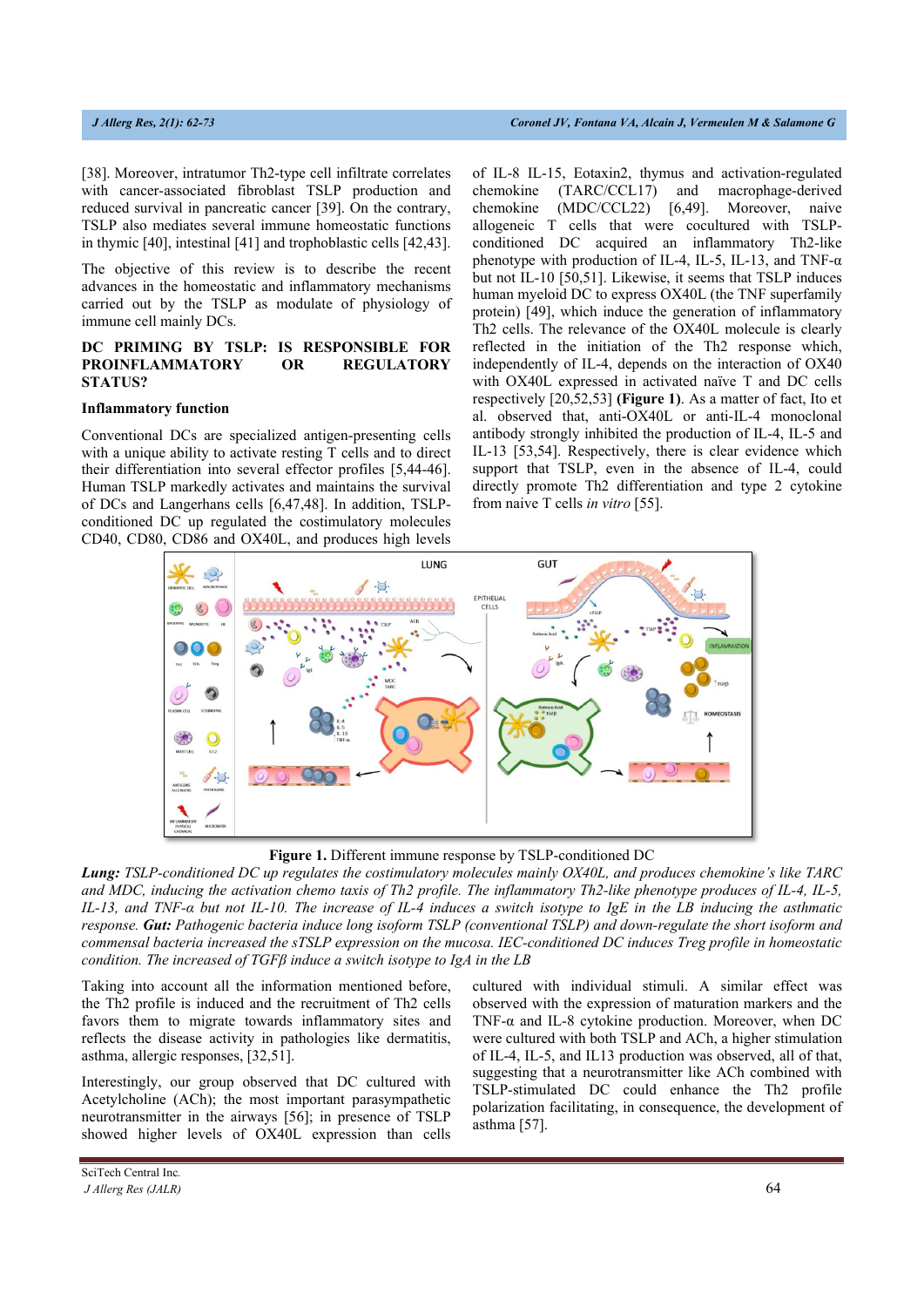#### **Homeostatic function**

At the beginning of this review, we describe several factors capable of inducing TSLP secretion by epithelial cells, especially during the inflammatory response, but this is also critical for the generation and maintenance of the homeostatic microenvironment, in which DC again is one of the main protagonists [41,58,59].

#### **FUNCTIONAL ROLE OF TSLP IN THE GUT**

For a few years, attempts have been made to deepen its action on the intestinal mucosa and the pathologies associated with its immune dysregulation. The gastrointestinal tract is the largest surface of the body and the most exposed to potentially pathogenic microorganisms. It has a role of allowing the uptake of micronutrients and preventing the entry of microorganisms while maintaining homeostasis [60]. Multiple mechanisms of both innate and adaptive immunity participate in maintaining mucosal homeostasis [61]. Indeed, it is the epithelial cells that play an essential role. This physical barrier that separates the lumen from immune cells includes tight junctions, produces antimicrobial peptides and mucins that prevent the adherence and subsequent colonization of microorganisms but it also secretes constitutive factors and cytokines such as TGFβ and IL-10 that maintain the mucosa tolerance not only to microbial challenge but also to dietary antigens [62,63]. In fact, the breakdown of this barrier leads to the development of inflammatory diseases as allergies, diabetes and inflammatory bowel diseases (IBD). In recent years, intestinal epithelial cells (IEC) have acquired central importance in sensing the environment and instructing dendritic cells in intimate contact to act accordingly [64,65]. Thus, CD103+ dendritic cells in the presence of a nonactivated line of human IEC acquire an anti-inflammatory phenotype. The gastrointestinal tract expresses TSLP constitutively, with low levels in the small intestine and higher in the colon [24]. The TSLP was established as one of the main factors secreted by the IEC when sensing the flora; modulate the basal levels of this hematopoietic factor for instructing DC towards a non-inflammatory profile [58]. EIC-conditioned mucosal DC increase the expression of the OX40L molecule inducing a Th2 profiles while decreasing the expression of IL-12/23 p40 subunit, effects mediated by TSLP and limiting Th1/Th17 polarization reducing the production of IFN- $\gamma$  and IL- 17 [48,66,67]. In the same way, conditioned DC acquires a non-inflammatory phenotype activating the differentiation of Foxp3 Treg cells suppressing immune response and inducing tolerance [68]. In vitro assays with naive CD4+ CD25- cells showed that TSLP per se is not capable of inducing CD4+CD25+ Foxp3+ Treg cells [6, 69]. This only occurs when TSLP previously interacted with DC of mesenteric lymph node or lamina propria. The regulatory phenotype acquisition is not induced when conditioned DC are co-cultured with peripheral naive lymphocytes [70]. The knockout (KO) of the RTSLP in DC

was shown to prevent the induction of Foxp3 Treg lymphocytes in a murine model [71]. Facts which reinforce the essential TSLP role in the homeostasis control of the gastrointestinal tract.

Variations in TSLP levels in the intestinal mucosa are essential to define the degree of activation of the DC and the bias of the concomitant effector response. Low concentrations maintain low IL-2 secretion and favor noninflammatory Th2 polarization. The bacterial ligands of toll like receptors (TLR) such as lipopolysaccharide (LPS), peptidoglycan and flagellin when interacting with IEC increase TSLP levels in the mucosa, mediated effect via the activation of the NFk-β pathway [72-74]. Also, viral components of rotavirus and human immunodeficiency virus (HIV) increase TSLP levels when sensed by the IEC [75]. Minimal variations in these basal concentrations instruct DC into an inflammatory profile capable of producing IL-12 and induce inflammatory Th1 response profiles [24].

### **FUNCTIONAL ROLE OF TSLP IN THE THYMUS**

The thymic stroma is mainly made up of a heterogeneous population of epithelial cells, thymic epithelial cells, (TEC) present in both the cortex and the medulla, which are called cortical thymic epithelium (TECc) and medullary (TECm) cells, respectively. It is known that TECc are involved in the process of positive selection, while TECm and thymic DC are involved in the process of negative selection [76] . As regards, TSLP, it is expressed in Hassall's corpuscle where also in the medulla localized activated DC, and CD4+ CD25+ Treg. Due to its expression by Hassal´s corpuscles in the thymus, TSLP has homeostatic activities like regulation on the capacity of DC and plasmacytoid DC to drive development of Treg [58,77,78]. Interestingly, the number of Foxp3+ Treg in the tumor microenvironment correlated with the increase expression of TSLP protein in some tumor, like lung cancer [79].

#### **FUNCTIONAL ROLE OF TSLP IN TROPHOBLASTIC AND PREGNANCY**

Physiologically, pregnancy can be considered a successful embryo allograft. Guo et al. [42] described that human trophoblast, cells secreted soluble TSLP in maternal-fetal interface of early placentas. They described that the functional RTSLP is highly expressed in human decidual CD1c DC (dDC) and, besides, TSLP or supernatants from human trophoblasts culture specifically stimulate dDC to highly produce interleukin-10 and Th2-attracting chemokine TARC/CCL-17. The TSLP-conditioned dDC prepare decidual CD4+ T cells for Th2 cell differentiation, involved in maternal-fetal immunotolerance. Moreover, the combination of hormones like progesterone or estradiol at physiological levels in early human pregnancy also induces TSLP mRNA and protein expression [43,80], too deep in this theme, Lin et al. [80,81] discover that, in a murine model, TSLP-conditioned DC can boost the production of

SciTech Central Inc*.* 

*J Allerg Res (JALR)* 65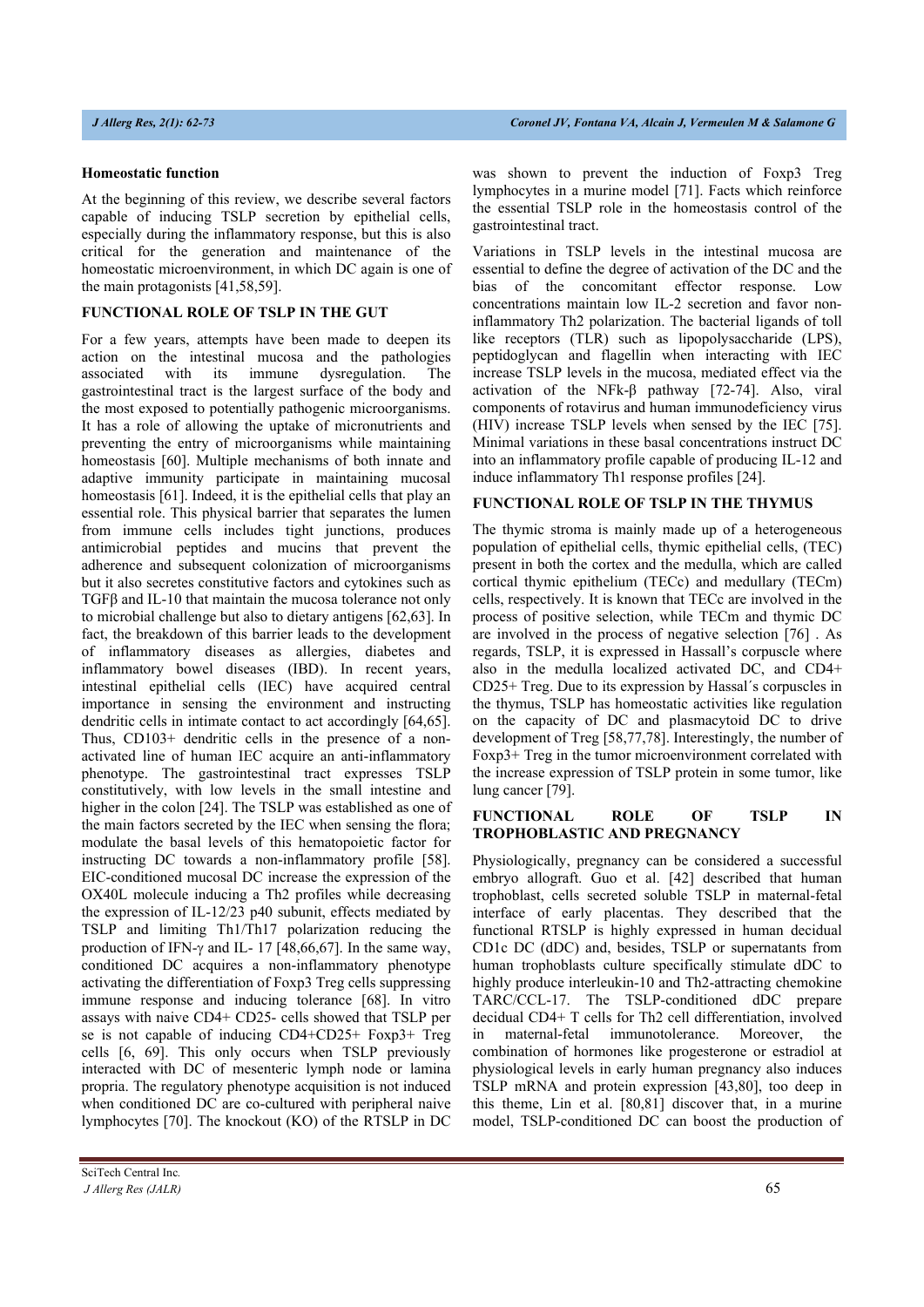TARC/CCL17, which can afterwards, attract Th2-type cells to immigrate into the uterus. In addition, Du et al. [82] proposed a crosstalk model between embryo trophoblasts and decidual leukocyte subsets of the maternal–fetal interface in human first-trimester pregnancy, they confirmed, trophoblast-derived TSLP actives the DC to induce CD4+ CD25+ FOXP3+ T cells profile in early pregnancy via TGF-β1. In summary the TSLP is critical for a successful pregnancy, mainly in the beginning of the maternal-fetal interface.

### **TSLP and a new paradigm**

The difference between the activation of DC with the induction of homeostatic in certain tissues and the hallmark of exacerbated Th2 profile on the microenvironment where the DC were found, is an issue that generates the beginning of the paradigm of the function of TSLP. Recently, different groups have shown that exists in humans a novel isoform, that is to say, a shorter isoform of TSLP who is constitutively expressed in a variety of tissues, including bronchial and colonic epithelial cell, keratinocytes and lung fibroblasts [42,83]. Furthermore, short TSLP isoform (sTSLP) is involved in homeostatic functions, whereas the long TSLP isoform (lTSLP, conventional isoform) is expressed constantly at a very low level and up regulated during inflammation in different tissues [24]. Fornasa et al. [84] described the two coding transcripts code for the lTSLP of 159 amino acids and for sTSLP which has the last 63 residues of lTSLP and is identical to its C-terminal portion. They describe that sTSLP is the homeostatic isoform of TSLP present under steady-state conditions in the gut and skin. They described whether sTSLP had anti-inflammatory properties on DC. However, only lTSLP significantly up regulated TARC/CCL17 and MDC/CCL22 expression and the secretion of TNF alfa, but was not affected, in none of the 3 cytokines, by the presence of sTSLP. Finally, Tsilingiri et al. [24] reported that the 2 isoforms were not the result of alternative splicing of the same transcript; they are controlled by two different promoter regions.

Interestingly, a dual tissue-dependent role is assigned to TSLP. In general, its role is inflammatory in the skin and lung and anti-inflammatory in the intestine and thymus. In the intestine they contribute to maintain homeostasis through the induction of regulatory response profiles. In part, the immunomodulatory effect was attributed to the sTSLP whose transcript is most expressed in the epithelial barrier. The lack of animal models, which do not express the short isoform and the fact that TSLPR-IL7Rα heterodimeric receptor, is for the long form makes a functional study difficult. However, the fact that IEC in contact with pathogenic bacteria up- regulates the long isoform and down-regulates the short one while the contrary is observed with commensal bacteria supports the theory of homeostatic action of the short form on the mucosa [24,85,86].

### **TSLP IN PATHOLOGIES**

#### **Asthma**

Asthma is a chronic inflammatory disease of the conducting airways that involving a series of events with the participation of epithelial cells and the activation of immune cell effector mechanisms It is known that this series of events involving the airways is associated with the development of a Th2 profile, airway inflammation, bronchial hyper reactivity, the excessive production of mucous secretion and the structural remodeling of the airway. Th2 lymphocytes with the consequent production of IL-4, IL-5 and IL-13 cytokines; lead to chronic inflammation characterized by infiltration of the mucosa of eosinophil's, mast cells, and Th2 lymphocytes [46,87,88]. As the DC are the orchestral conductors of the immune response, imposing a specific Th lymphocyte profile, their ability to sense the surrounding microenvironment is of utmost importance for the initiation of allergic processes.

As described previously the TSLP secreted by epithelial cell is the cytokine responsible for conditioning DC to a Th2 inflammatory profile that produce the classical Th2 cytokines IL-4, IL- 5, and IL-13, and a high concentration of TNF-α promoting development to asthma pathogenesis [20,32]. Furthermore, an experiment made in TSLPR KO mice failed to develop an inflammatory lung response, underlining the importance for this cytokine in the development in allergic response [11]. The TSLP overexpressed in airway epithelia lung biopsies of asthmatic patients [89,90] and in asthmatic mice, [2,91] which is associated to the pathogenesis of airway disease, correlated with the severity of asthma. Moreover, a polymorphism in the TSLP locus was associated with an increased risk or more susceptibility in development of asthma [92,93].

Studies carried out in serum samples of 65 pediatric patients, newly diagnosed for allergic asthma, showed an increased production of the TSLP that correlated negatively with asthma control test samples and Treg cells [94]. Different groups proposed the TSLP as a biomarker for inflammation asthma patients and also as a biomarker of severe asthma [94,95]. As described previously the TSLP may have dual immunoregulatory roles. Dong et al. [96] found that house dust mite (HDM) and lTSLP impaired barrier function and the treatment with sTSLP and 1,25D3 prevented HDMinduced airway epithelial barrier disruption. Moreover, sTSLP and 1,25D3 treatment ameliorated HDM-induced asthma in mice.

The relevance of TSLP towards the induction of a Th2 profile and the development of the asthmatic process is not limited to its effect on DC, other cell types favor this profile such as mast cells, basophils [1,32] and Innate lymphoid cells 2 (ILC2), in the last one mainly his survival [97]. ILCs are a recently identified family of heterogeneous immune cells that can be divided into three groups based on their

SciTech Central Inc*. J Allerg Res (JALR)* 66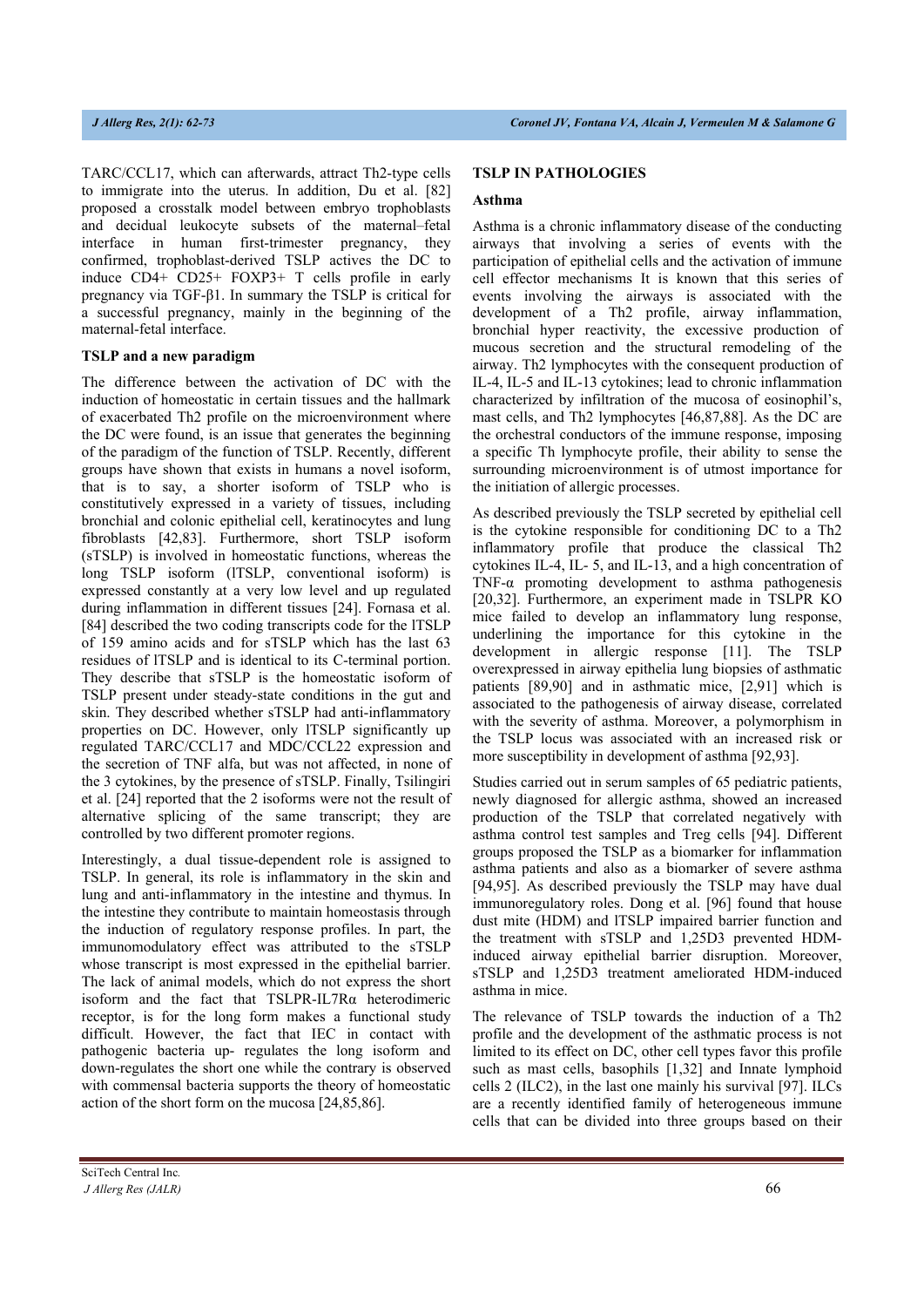differential developmental requirements and expression of effector cytokines. The ILC2s produce the type 2 cytokines interleukin-5 (IL-5) and IL-13 and promote type 2 inflammation in the lung and intestine. Kabata et al. [98] suggest that the ILC2 priming by TSLP may play a critical role in the resistance to steroid in allergic airway inflammation.

#### **TSLP and viral infection**

Respiratory virus infections, such as respiratory syncytial virus (RSV) and rhinovirus infections have been associated, in children and adults, with the development of persistent or exacerbations asthma. Indeed, rhinovirus infection in the first 3 years of life is associated with increase in risk for asthma [99,100]. Viral infection may development of the Th2 immune response, be part of leading to reduced IFN-γ and IL-12, and inefficient antiviral immunity asthmatic individuals [101], by activation of different TLR [102].

Tanaka et al. [103] evaluated how the relationship between TSLP and TLR3 ligand stimulation influences DC activation. They suggested that through DC activation, human TSLP and TLR3 ligands promote differentiation of Th17 cells with the central memory T cell phenotype under Th2- polarizing conditions. This result is relevant to patients with severe asthmatic disease who have a neutrophil infiltrate and inflammation, probably induced by the Th17 profile.

Lee et al. [104] reported RIG-I as a novel pathway that leads to TSLP expression after respiratory virus infection of airway epithelial cell, confirming that airway epithelial cells from asthmatic children produce significantly greater levels of TSLP after RSV infection than cells from healthy children. On the other hand, they confirm that RSV-induced TSLP expression was found to be critical for the development of immunopathology, in a murine model.

Conversely to the previously mentioned works, there would seem not to be a beneficial role of TSLP in antiviral immunity, in fact, studies realized with TSLPR-deficient mice, show that TSLP was required for the expansion and activation of virus-specific effector CD8 +T cells in the lung, but not in the lymph node. The mechanism involved TSLPR signaling on newly recruited CD11b+ inflammatory DC [105]. TSLP may be the connections between virus infection and persistent or exacerbations asthma.

#### **Atopic dermatitis**

Atopic dermatitis (AD) is a common chronic skin disorder, with relapsing eczematous skin inflammation often accompanying severe pruritus [106].

Soumelis et al. [50] determined in the 2002, the expression of TSLP protein in of skin lesions, atopic dermatitis, nickelinduced contact dermatitis and cutaneous lupus erythematous samples. High expression of TSLP was found in the keratinocytes of acute and chronic atopic dermatitis, a

SciTech Central Inc*.* 

clear Th2 profile of allergic disease. This group determined also that the expression of TSLP was associated with the activation of Langerhans cells. Murine models confirmed that DC migrate to lymph nodes and activate to Th2 profile [107].

Moreover, like in asthma patients, important concentration of the TSLP detected in serum of patients both children and adults with AD [108-110]. Polymorphisms in the TSLP gene are associated with an increased risk of development and progression of AD. In this pathology the polymorphisms can involve both TSLP and its RTSLP or RIL-7 [110,111].

Perinatal supplementation with probiotics has been shown to reduce the incidence of AD in infancy [112]; as one of the cytokines found in breast milk is TSLP [113] it was postulated that the mechanism that reduces the AD involved this cytokine, but neither TSLP nor TGFβ would seem to be involved [114].

One of the most interesting research of the last years, described a directly communication between epithelial cells to cutaneous sensory neurons via TSLP to promote itch. TSLP acts directly on a subset of TRPA1-positive sensory neurons to trigger robust itch behaviors, giving other clear evidence of the influence of the nervous system on allergic pathologies [30].

Both Basophils [115] and ILC2 have a significant relevance in TSLP activation in AD. In fact, a population of skin resident ILC2s present in healthy human skin was identified by Kim et al. [116] besides this is enriched of these cells in lesioned human skin from AD patients. ILC2 is mainly regulated by IL-25 and IL-33 in gut and lung, but Kim et al. [116] described that the ILC2 in skin and skin-draining lymph nodes responds critically to TSLP. Finally, TSLP interacts directly with skin-homing Th2 cells in AD patients which have enhanced TSLPR expression [117].

Fornasa et al. [84] found an up regulation of the lTSLP isoform in lesioned as opposed to nonlesional biopsy specimens but they found that sTSLP was significantly down regulated in lesioned biopsy, indicating an imbalance of the 2 isoforms in patients with AD because they showed down regulation of sTSLP and up regulation of lTSLP.

#### **GUT PATHOLOGIES**

Epithelial cells of the mucosa and dysbiosis of the micro biota are pillars in the development of inflammatory bowel diseases. IBD refers to two entities defined as ulcerative colitis (UC) and Crohn disease (CD) [62,118]. These diseases have a high prevalence of 396 per 100,000 individuals, values that increase year by year. Because of the symptoms with which they occur such as diarrhea, abdominal pain, and weight loss, they are considered disabling diseases. Due to the homeostatic function of TSLP in the intestine plus the fact that it is produced in a constitutive homeostatic way, it is assumed that alterations

*J Allerg Res (JALR)* 67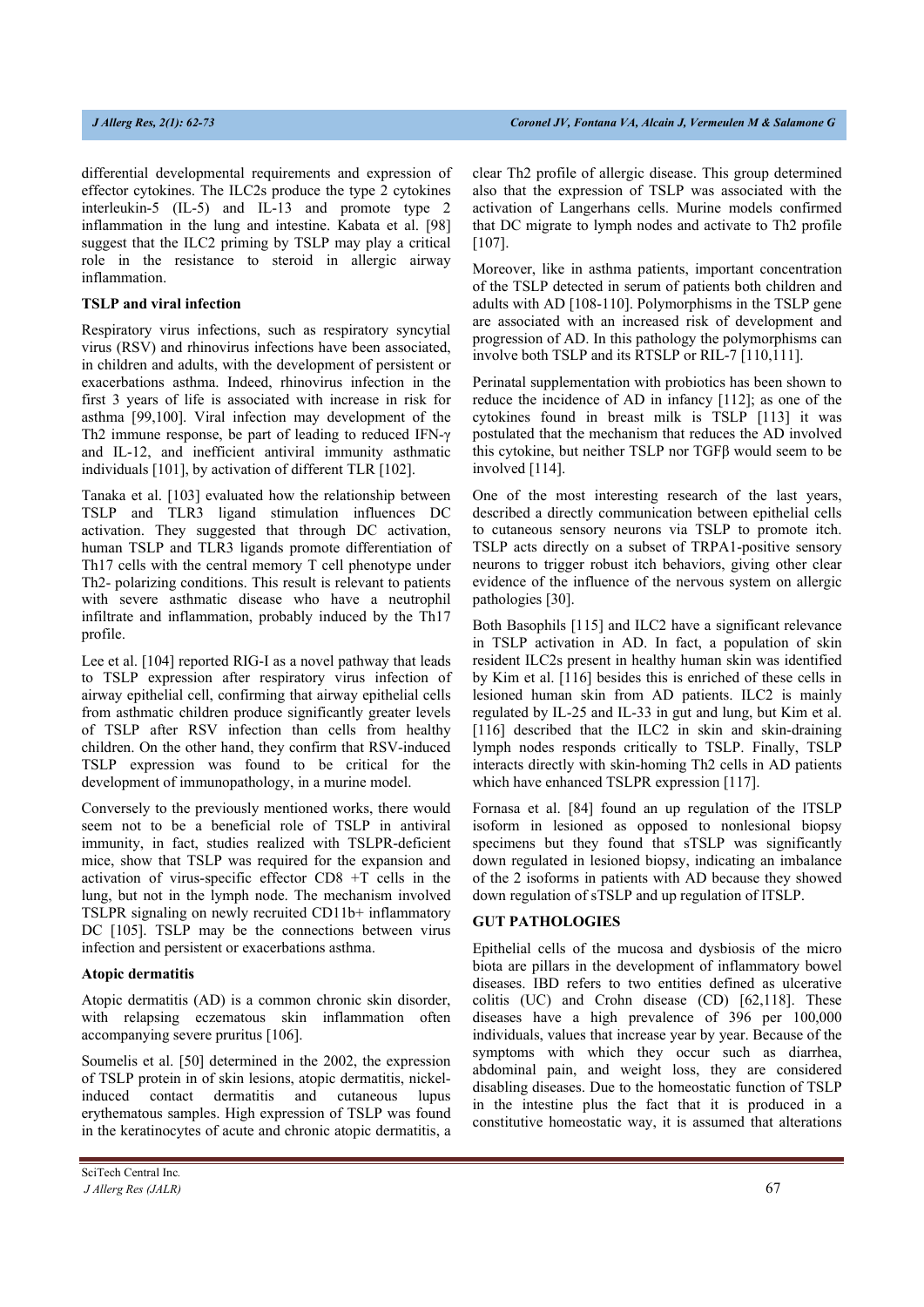in these levels are associated with pathology. The expression of TSLP was demonstrated in the colon lesions of patients with UC whose effector mechanism is the induction of Th2 lymphocytes. In contrast, in colon biopsies of patients with Crohn's disease, characterized by Th1/Th17 response profiles, down regulation of the TSLP gene was described [70], strikingly when their CDs when stimulated by bacterial ligands they secrete IL-12, which is consistent with the inability in these patients to induce tolerogenic or noninflammatory DC [85,119]. Likewise, in vitro tests with DC derived from human monocytes are only observed at low concentrations of TSLP, not when the concentrations are high. Indicating the existence of a concentration window outside of which the inflammatory response is triggered.

Gene association studies found a correlation of TSLP with genes associated with the development of IBD. The most notable is that the CCR5 and CLCX10 chemokine receptors that govern the migration of T lymphocytes to the epithelium are up regulated by TSLP, which is essential in the development of necessary Th2 letters associated with UC [120,121]. Another Th2 chemo attractant is CCL11, which is increased in biopsies of UC patients and CCR2 that allows homing of intraepithelial lymphocytes that express the αEβ7 molecule up regulated by TSLP in UC [70]. In contrast, the decrease of CCL11 in CD was not associated with TSLP [122]. IL-4 and Il-13 cytokines are increased by TSLP in the colon of UC patients. It was demonstrated that IL-13 induces an increase of the permeability in the IECs mediated by the activation of cellular apoptosis and the decrease of the ocludin 2 leading to the damage associated with this pathology [123, 124]. Genes are also up regulated in DCs that have to do with the induction of the Th2, CCL24/eotaxin profile that induce eosinophil recruitment in UC patients [125].

It should be noted that an association was also found between the levels of TSLP and genes associated with the junctions of epithelial cells. In this sense, a decrease in Zo-1 and ocludin, a protein that is part of tight junctions in UC patients, was found. Disruption of barrier permeability is known to be one of the first mechanisms in inducing inflammatory response associated with damage to the mucosa and pathology, on the contrary, the CLN1 gene is increased, which produces ocludin-1, a mechanism associated with compensating for damage [70,126,127].

An attempt has been made to define the association of isoforms with each pathology. The most relevant results show that in the biopsies of patients with CD the short isoform is down- regulated; while there would be no alteration in the long isoform [127], the opposite effect occurs in biopsies of patients with UC. Tsilingiri et al. [84] using specific-isoform antibodies demonstrated a downregulation of short isoform in the biopsies of untreated celiac patients. These results encourage future therapies to restore the homeostatic levels of this isoform [128]. The results are

generally consistent in that the long isoform would be responsible for the induction of disease-associated damage. All this allows us to think that blocking TSLPR-TSLP signaling would be encouraging in the development of therapies that improve the quality of life of patients with IBD interfering with the activation of the inflammatory response through the restoration of homeostatic conditions.

#### **Conclusion and therapeutic target**

In conclusion, the TSLP is a key modulator of the responses through its impact mainly on DC. Due to the relevance of TSLP in the pathophysiology of diseases such as asthma and atopic dermatitis, the blocking of this cytokine has been the target of important research, leading to development of a numerous of clinical trials with very promising results to the treatment of this pathologies [1,21,110,129].

### **REFERENCES**

- 1. Roan F, Obata-Ninomiya K, Ziegler SF (2019) Epithelial cell-derived cytokines: More than just signaling the alarm. J Clin Invest 129: 1441-1451.
- 2. Lambrecht BN, Hammad H (2012) The airway epithelium in asthma. Nat Med 18: 684-92.
- 3. Varricchi G, Marone G, Pecoraro A, Marone G, Criscuolo G, et al. (2018) Thymic Stromal Lymphopoietin Isoforms, Inflammatory Disorders, and Cancer. Front Immunol 9: 1595.
- 4. Reche PA, Soumelis V, Gorman DM, Clifford T, Liu M, et al. (2001) Human thymic stromal lymphopoietin preferentially stimulates myeloid cells. J Immunol 167: 336-343.
- 5. Guermonprez P, Valladeau J, Zitvogel L, Théry C, Amigorena S (2002) Antigen presentation and T cell stimulation by dendritic cells. Ann Rev Immunol 20: 621-667.
- 6. Liu YJ, Soumelis V, Watanabe N, Ito T, Wang YS, et al. (2007) TSLP: An Epithelial cell cytokine that regulates T cell differentiation by conditioning dendritic cell maturation. Ann Rev Immunol 25: 193-219.
- 7. Friend SL, Hosier S, Nelson A, Foxworthe D, Williams DE, et al. (1994) A thymic stromal cell line supports in vitro development of surface IgM+ B cells and produces a novel growth factor affecting B and T lineage cells. Exp Hematol 22: 321-328.
- 8. Sims JE, Williams DE, Morrissey PJ, Garka K (2000) Molecular cloning and biological characterization of a novel murine lymphoid growth factor. J Exp Med 192: 671-680.
- 9. Quentmeier H, Drexler HG, Fleckenstein D, Zaborski M (2001) Cloning of human thymic stromal lymphopoietin

SciTech Central Inc*.*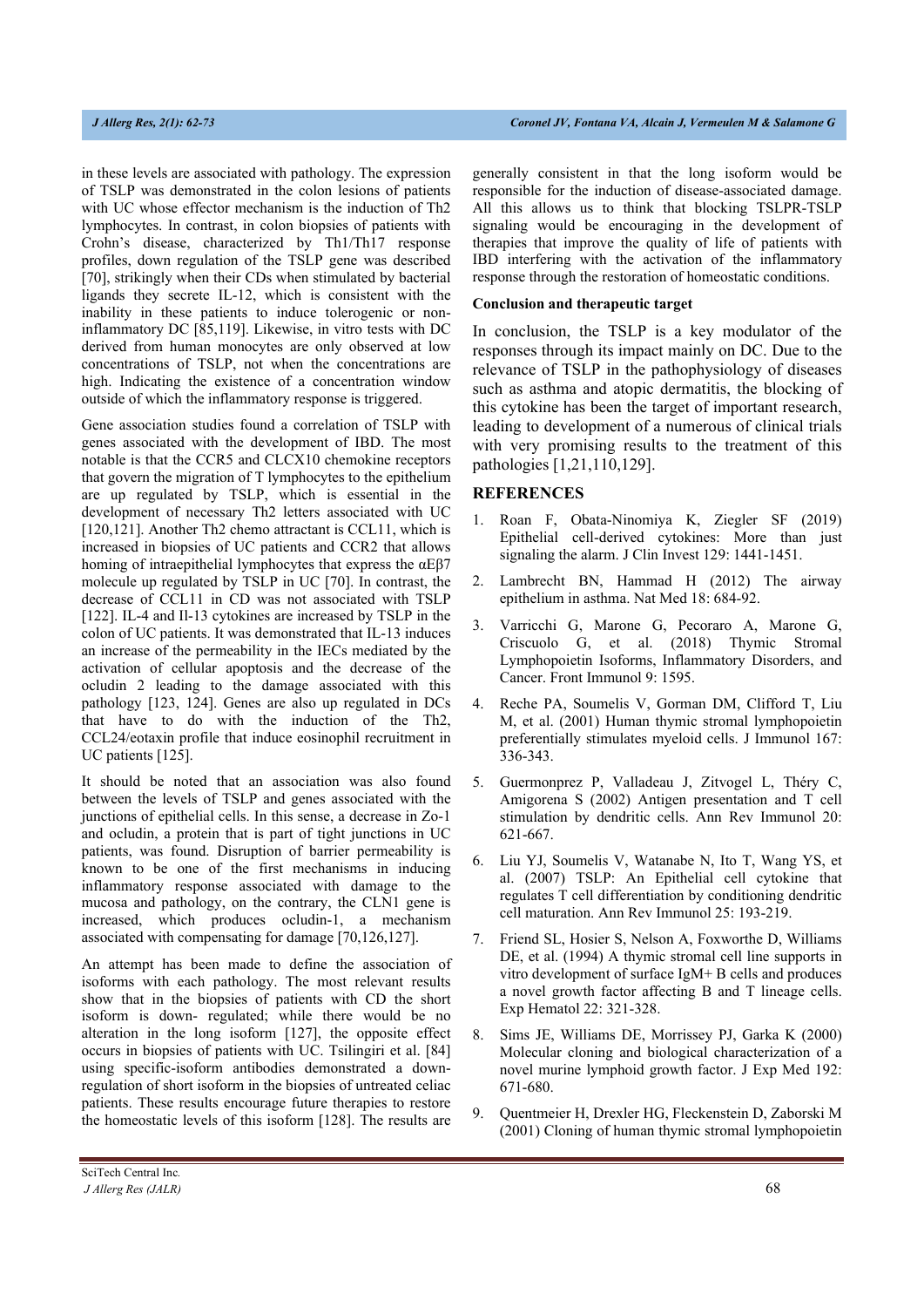(TSLP) and signaling mechanisms leading to proliferation. Leukemia 15: 1286-1292.

- 10. Ray RJ, Furlonger C, Williams DE, Paige CJ (1996) Characterization of thymic stromal-derived lymphopoietin (TSLP) in murine B cell development in vitro. Eur J Immunol 26: 10-16.
- 11. Al-Shami A, Spolski R, Kelly J, Keane-Myers A (2005) A role for TSLP in the development of inflammation in an asthma model. J Exp Med 202: 829-839.
- 12. Sebastián K, Borowski A, Kuepper M, Friedrich K (2008) Signal transduction around thymic stromal lymphopoietin (TSLP) in atopic asthma. Cell Commun Signal 6: 5.
- 13. Park LS, Martin U, Garka k, Di Santo JP, Muller W, et al. (2000) Cloning of the murine thymic stromal lymphopoietin (TSLP) receptor: Formation of a functional heteromeric complex requires interleukin 7 receptor. J Exp Med 192: 659-670.
- 14. Pandey A, Ozaki KN, Baumann H, Levin SD (2000) Cloning of a receptor subunit required for signaling by thymic stromal lymphopoietin. Nat Immunol 1: 59-64.
- 15. Calven J, Yudina Y, Hallgren O, Westergren-Thorsson G (2012) Viral stimuli trigger exaggerated thymic stromal lymphopoietin expression by chronic obstructive pulmonary disease epithelium: Role of endosomal TLR3 and cytosolic RIG-I-like helicases. J Innate Immun 4: 86-99.
- 16. Cultrone A, de Wouters T, Lakhdari O, Kelly D, Mulder I, et al. (2013) The NF-kB binding site located in the proximal region of the TSLP promoter is critical for TSLP modulation in human intestinal epithelial cells. Eur J Immunol 43: 1053-1062.
- 17. Kashyap M, Rochman Y, Sploski R, Samsel L, Leonard WJ (2011) Thymic stromal lymphopoietin is produced by dendritic cells. J Immunol 187: 1207-1211.
- 18. Allakhverdi Z, Comeau MR, Jessup HK, Delespesse G (2009) Thymic stromal lymphopoietin as a mediator of crosstalk between bronchial smooth muscles and mast cells. J Allerg Clin Immunol 123: 9 58-960.
- 19. Tonozuka Y, Fujio K, Sugiyama T, Nosaka T, Hirai M, et al. (2001) Molecular cloning of a human novel type I cytokine receptor related to delta1/TSLPR. Cytogenet Cell Genet 93: 23-25.
- 20. Liu YJ (2009) TSLP in epithelial cell and dendritic cell cross talk. Adv Immunol 101: 1-25.
- 21. Cianferoni A, Spergel J (2014) The importance of TSLP in allergic disease and its role as a potential therapeutic target. Expert Rev Clin Immunol 10: 1463-1474.
- 22. Doherty TA, Baum R, Newbury Ro, Kurten RC, Broide DH (2015) Group 2 innate lymphocytes (ILC2) are enriched in active eosinophilic esophagitis. J Allergy Clin Immunol 136: 792-794.
- 23. Demehri S, Liu Z, Lee J, Lin MH, Crosby SD (2008) Notch-deficient skin induces a lethal systemic Blymphoproliferative disorder by secreting TSLP, a sentinel for epidermal integrity. PLoS Biol 6: 123.
- 24. Tsilingiri K, Fornasa G, Rescigno M (2017) Thymic Stromal Lymphopoietin: To cut a long story short. Cell Mol Gastroenterol Hepatol 3: 174-182.
- 25. Pattarini L, Trichot C, Bogiatzi, Grandclaudon (2015) TSLP-activated dendritic cells induce human T follicular helper cell differentiation through OX40 ligand. J Exp Med 214: 1529-1546.
- 26. Wong CK, Hu S, Cheung PFY, Lam CWK (2010) Thymic stromal lymphopoietin induces chemotactic and prosurvival effects in eosinophils: implications in allergic inflammation. Am J Respir Cell Mol Biol 43: 305-315.
- 27. Schwartz C, Eberle JU, Voehringer D (2016) Basophils in inflammation. Eur J Pharmacol 778: 90-95.
- 28. Allakhverdi Z, Comeau MR, Jessup HK, Yoon BRP, Brewer A, et al. (2007) Thymic stromal lymphopoietin is released by human epithelial cells in response to microbes, trauma, or inflammation and potently activates mast cells. J Exp Med 204: 253-258.
- 29. Rochman Y, Leonard WJ (2008) The role of thymic stromal lymphopoietin in CD8+ T cell homeostasis. J Immunol 181: 7699-7705.
- 30. Wilson SR, The L, Batia LM, Pellegrino M, Estadian DM, et al. (2013) The epithelial cell-derived atopic dermatitis cytokine TSLP activates neurons to induce itch. Cell 155: 285-295.
- 31. Briot A, Deraison C, Lacroix M, Bonnart C (2009) Kallikrein 5 induces atopic dermatitis-like lesions through PAR2-mediated thymic stromal lymphopoietin expression in Netherton syndrome. J Exp Med 206: 1135-1147.
- 32. Corren J, Ziegler SF (2019) TSLP: from allergy to cancer. Nat Immunol 20: 1603- 1609.
- 33. Volpe E, Pattarani L, Martinez-Cingolani C, Meller S, Donnadieu MH (2014) Thymic stromal lymphopoietin links keratinocytes and dendritic cell-derived IL-23 in patients with psoriasis. J Allergy Clin Immunol 134: 373-3781.
- 34. Moret FM, Hack CE, van der Wurff-Jacobs KMG, Radstake TRD, Lafeber FPJG, et al. (2014) Thymic stromal lymphopoietin, a novel proinflammatory mediator in rheumatoid arthritis that potently activates

SciTech Central Inc*. J Allerg Res (JALR)* 69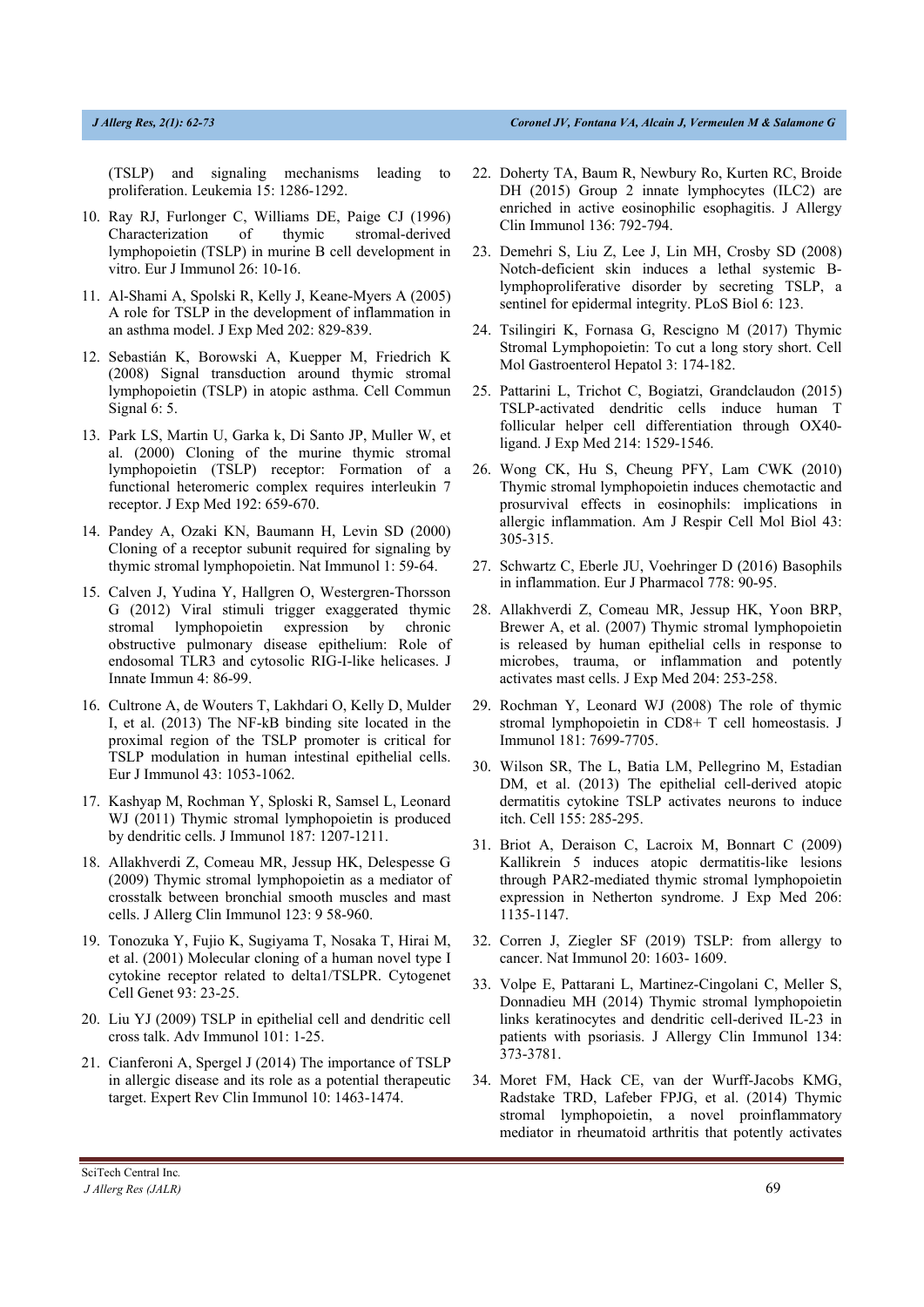CD1c+ myeloid dendritic cells to attract and stimulate T cells. RA 66: 1176-1184.

- 35. Kuan EL, Ziegler SF (2018) A tumor-myeloid cell axis, mediated via the cytokines IL-1alpha and TSLP, promotes the progression of breast cancer. Nat Immunol 19: 366-374.
- 36. Astrakhan A, Nguyen T, Omari M, Becker-Herman S (2007) Local increase in thymic stromal lymphopoietin induces systemic alterations in B cell development. Nat Immunol 8: 522-531.
- 37. Takahashi N, Sugaya M, Suga H, Oka T, Kawaguchi M, et al. (2016) Thymic Stromal Chemokine TSLP Acts through Th2 Cytokine Production to Induce Cutaneous T-cell Lymphoma. Cancer Res 76: 6241-6252.
- 38. Burkard-Mandel L, Neill RO, Colligan S, Seshadri M, Abrams SI (2018) Tumor-derived thymic stromal lymphopoietin enhances lung metastasis through an alveolar macrophage-dependent mechanism. Oncoimmunology 7: e1419115.
- 39. De Monte L, Reni M, Tassi E, Clavenna D, Papa I, et al. (2011) Intratumor T helper type 2 cell infiltrate correlates with cancer-associated fibroblast thymic stromal lymphopoietin production and reduced survival in pancreatic cancer. J Exp Med 208: 469-478.
- 40. Watanabe N, Lee HK, Ito T, Wang YH (2005) Hassall's corpuscles instruct dendritic cells to induce CD4+CD25+ regulatory T cells in human thymus. Nature 436: 1181-1185.
- 41. Coombes JL, Powrie F (2008) Dendritic cells in intestinal immune regulation. Nat Rev Immunol 8: 435- 446.
- 42. Guo PF, Du MR, Wu HX, Lin Y, Jin LP, et al. (2010) Thymic stromal lymphopoietin from trophoblasts induces dendritic cell- mediated regulatory TH2 bias in the decidua during early gestation in humans. Blood 116: 2061-2969.
- 43. Wu HX, Guo PF, Jin LP, Liang SS, Li DJ (2010) Functional regulation of thymic stromal lymphopoietin on proliferation and invasion of trophoblasts in human first-trimester pregnancy. Hum Reprod 25: 1146-1152.
- 44. Steinman RM, Hawiger D, Nussenzweig MC (2003) Tolerogenic dendritic cells. Annu Rev Immunol 21: 685-711.
- 45. Ardavin C, Amigorena, e Sousa CR (2004) Dendritic cells: Immunobiology and cancer immunotherapy. Immunity 20: 17-23.
- 46. Sabatte J, Maggini J, Nahmod K, Amaral MM, Martinez D, et al. (2007) Interplay of pathogens, cytokines and other stress signals in the regulation of dendritic cell function. Cytokine Growth Factor Rev 18: 5-17.
- 48. Wang J, Xing F (2008) Human TSLP-educated DCs. Cell Mol Immunol 5: 99-106.
- 49. Ito T, Wang YH, Duramad O, Hori T (2005) TSLPactivated dendritic cells induce an inflammatory T helper type 2 cell response through OX40 ligand. J Exp Med 202: 1213-1223.
- 50. Soumelis V, Reche PA, Kanzler H, Yuan W, Edward G, et al. (2002) Human epithelial cells trigger dendritic cell mediated allergic inflammation by producing TSLP. Nat Immunol 3: 673-680.
- 51. Ziegler SF (2012) Thymic stromal lymphopoietin and allergic disease. J Allergy Clin Immunol 130: 845-852.
- 52. Croft M (2010) Control of immunity by the TNFRrelated molecule OX40 (CD134). Annu Rev Immunol 28: 57-78.
- 53. Watanabe N, Hanabuchi S, Marloie- Provost MA, Antonenko S, Liu YJ, et al. (2005) Human TSLP promotes CD40 ligand-induced IL-12 production by myeloid dendritic cells but maintains their Th2 priming potential. Blood 105: 4749-4751.
- 54. Seshasayee D, Lee WP, Zhou M, Shu J, Suto E, et al. (2007) In vivo blockade of OX40 ligand inhibits thymic stromal lymphopoietin driven atopic inflammation. J Clin Invest 117(12): 3868-3878.
- 55. Rochman Y, Dienger-Stambaugh K, Richgels PK, Lewkowich IP, Kartashov AV, et al. (2018) TSLP signaling in CD4  $(+)$  T cells programs a pathogenic T helper 2 cell state. Sci Signal 11.
- 56. Kistemaker LE, Gosens R (2014) Acetylcholine beyond bronchoconstriction: roles in inflammation and remodeling. Trends Pharmacol Sci 36(3): 164-171.
- 57. Gori S, Vermeulen M, Lenicov FR, Jancic C, et al. (2017) Acetylcholine polarizes dendritic cells toward a Th2-promoting profile. Allergy 72: 221-231.
- 58. Hanabuchi S, Watanabe N, Liu YJ (2012) TSLP and immune homeostasis. Allergol Int 61: 19-25.
- 59. Watanabe N, Hanabuchi S, Soumelis V, Ho S, Yuan W, et al. (2004) Human thymic stromal lymphopoietin promotes dendritic cell- mediated CD4+ T cell homeostatic expansion. Nat Immunol 5: 426-434.
- 60. Andrews C, McLean MH, Durum SK (2018) Cytokine tuning of intestinal epithelial function. Front Immunol 9: 1270.

<sup>47.</sup> Ebner S, Nguyen VA, Forstner M, Wang YH, Wolfram D, et al. (2007) Thymic stromal lymphopoietin converts human epidermal Langerhans cells into antigenpresenting cells that induce proallergic T cells. J Allergy Clin Immunol 119: 982-990.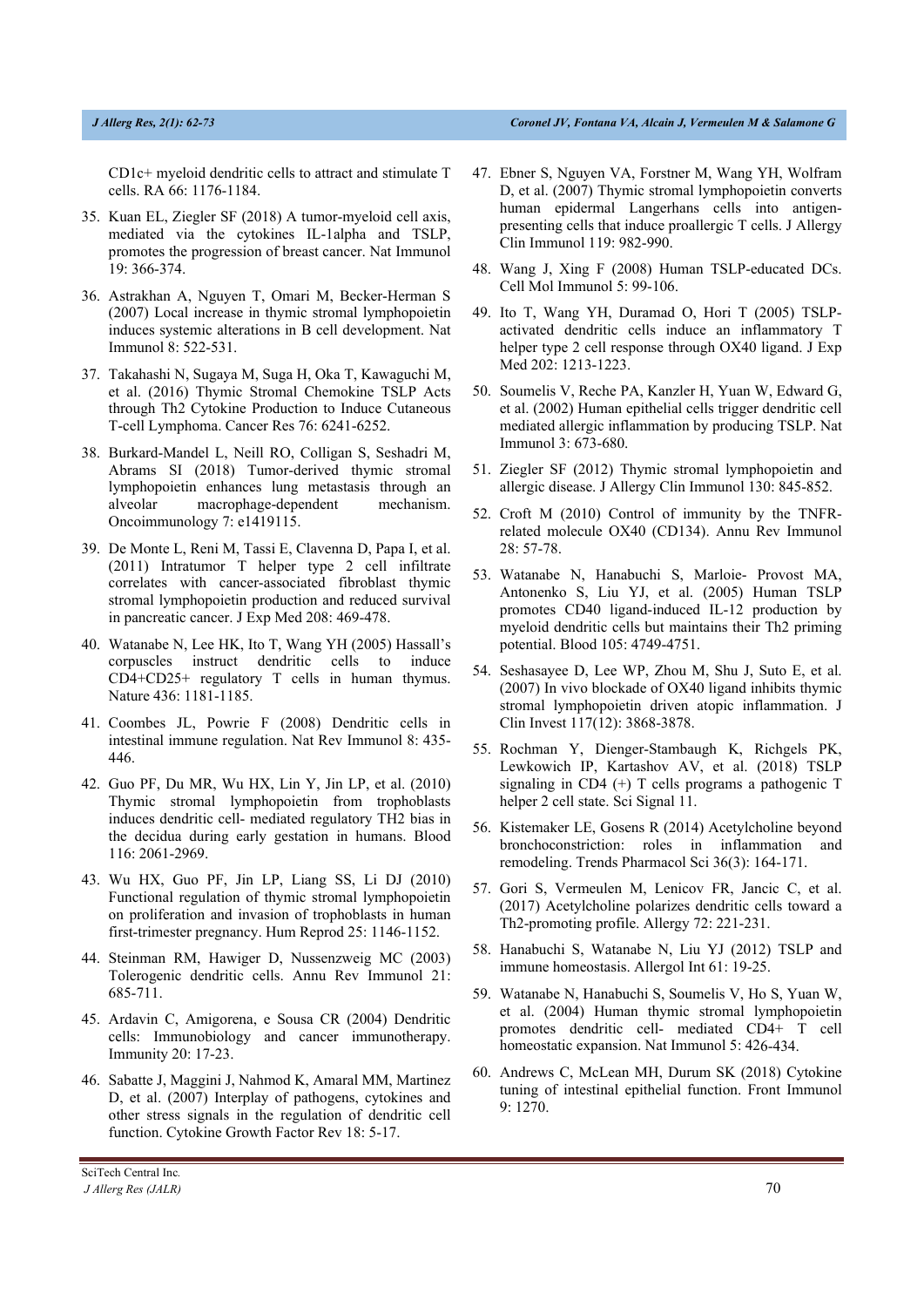- 61. Thursby E, Juge N (2017) Introduction to the human gut microbiota. Biochem J 474: 1823-1836.
- 62. Okumura R, Takeda K (2017) Roles of intestinal epithelial cells in the maintenance of gut homeostasis. Exp Mol Med 49: e338.
- 63. Gunther J, Seyfert HM (2018) The first line of defence: insights into mechanisms and relevance of phagocytosis in epithelial cells. Semin Immunopathol 40: 555-565.
- 64. Stagg AJ (2018) Intestinal dendritic cells in health and gut inflammation. Front Immunol 9: 2883.
- 65. Lin L, Zhang J (2017) Role of intestinal microbiota and metabolites on gut homeostasis and human diseases. BMC Immunol 18: 2.
- 66. Ziegler SF, Artis D (2010) Sensing the outside world: TSLP regulates barrier immunity. Nat Immunol 11: 289-293.
- 67. Fuss IJ (2008) Is the Th1/Th2 paradigm of immune regulation applicable to IBD? Inflamm Bowel Dis 14: 110-112.
- 68. Iliev ID, Spadoni I, Mileti E, Matteoli G, Sonzogni A, et al. (2009) Human intestinal epithelial cells promote the differentiation of tolerogenic dendritic cells. Gut 58: 1481-1489.
- 69. Aubry C, Michon C, Chain F, Chvatchko Y, Goffin L, et al. (2015) Protective effect of TSLP delivered at the gut mucosa level by recombinant lactic acid bacteria in DSS-induced colitis mouse model. Microb Cell Fact 14: 176.
- 70. Park JH, Jeong DY, Peyrin- Biroulet L, Eisenhut M (2017) Insight into the role of TSLP in inflammatory bowel diseases. Autoimmun Rev 16: 55-63.
- 71. Goodman WA, Pizarro TT (2013) Regulatory cell populations in the intestinal mucosa. Curr Opin Gastroenterol 29: 614-620.
- 72. Mosconi I, Geuking MB, Ziass M, Massacand JC, Aschwanden C, et al. (2013) Intestinal bacteria induce TSLP to promote mutualistic T-cell responses. Mucosal Immunol 6: 1157-1167.
- 73. Brand S (2009) Crohn's disease: Th1, Th17 or both? The change of a paradigm: new immunological and genetic insights implicate Th17 cells in the pathogenesis of Crohn's disease. Gut 58: 1152-1167.
- 74. Soumelis V, Liu YJ (2003) Human thymic stromal lymphopoietin: a novel epithelial cell- derived cytokine and a potential key player in the induction of allergic inflammation. Springer Semin Immunopathol 25: 325- 333.
- 75. Li M, Zhang J, Wu Y, Li J (2011) The regulation of thymic stromal lymphopoietin in gut immune homeostasis. Dig Dis Sci 56: 2215-2220.
- 76. Kumar BV, Connors TJ, Farber Dl (2018) Human T cell development, localization, and function throughout Life. Immunity 48: 202-213.
- 77. Lee HM, Hsieh CS (2009) Rare development of Foxp3+ thymocytes in the CD4+CD8+ subset. J Immunol 183: 2261-2266.
- 78. Hanabuchi S, Ito T, Park WR, Watanabe N, Shaw JL, et al. (2010) Thymic stromal lymphopoietin-activated plasmacytoid dendritic cells induce the generation of FOXP3+ regulatory T cells in human thymus. J Immunol 184: 2999-3007.
- 79. Li H, Zhao H, Yu J, Su Y, Cao S, et al. (2011) Increased prevalence of regulatory T cells in the lung cancer microenvironment: a role of thymic stromal lymphopoietin. Cancer Immunol Immunother 60: 1587- 1596.
- 80. Zhang Y, Jin LP (2016) Effects of TSLP on obstetrical and gynecological diseases. Am J Reprod Immunol 77.
- 81. Lin Y, Wang W, Jin H, Zhong Y, Di J, et al. (2009) Comparison of murine thymic stromal lymphopoietinand polyinosinic polycytidylic acid-mediated placental dendritic cell activation. J Reprod Immunol 79: 119- 128.
- 82. Du MR, Guo PF, Piao HL, Wang SC, Sun C, et al. (2014) Embryonic trophoblasts induce decidual regulatory T cell differentiation and maternal-fetal tolerance through thymic stromal lymphopoietin instructing dendritic cells. J Immunol 192: 1502-1511.
- 83. Harada, M, Hirota T, Jodo AI, Doi S, Kameda M, et al. (2009) Functional analysis of the thymic stromal lymphopoietin variants in human bronchial epithelial cells. Am J Respir Cell Mol Biol 40: 368-374.
- 84. Fornasa G, Tsilingiri K, Caprioli F, Longhi R, Penna G, et al. (2015) Dichotomy of short and long thymic stromal lymphopoietin isoforms in inflammatory disorders of the bowel and skin. J Allergy Clin Immunol 136: 413- 422.
- 85. Rimoldi M, Chieppa M, Salucci V, Avogadri F, Sonzogni A, et al. (2015) Intestinal immune homeostasis is regulated by the crosstalk between epithelial cells and dendritic cells. Nat Immunol 16: 326.
- 86. Taylor BC, Zaph C, Troy AE, Du Y, Guild KJ, et al. (2009) TSLP regulates intestinal immunity and inflammation in mouse models of helminth infection and colitis. J Exp Med 206: 655-667.

SciTech Central Inc*. J Allerg Res (JALR)* 21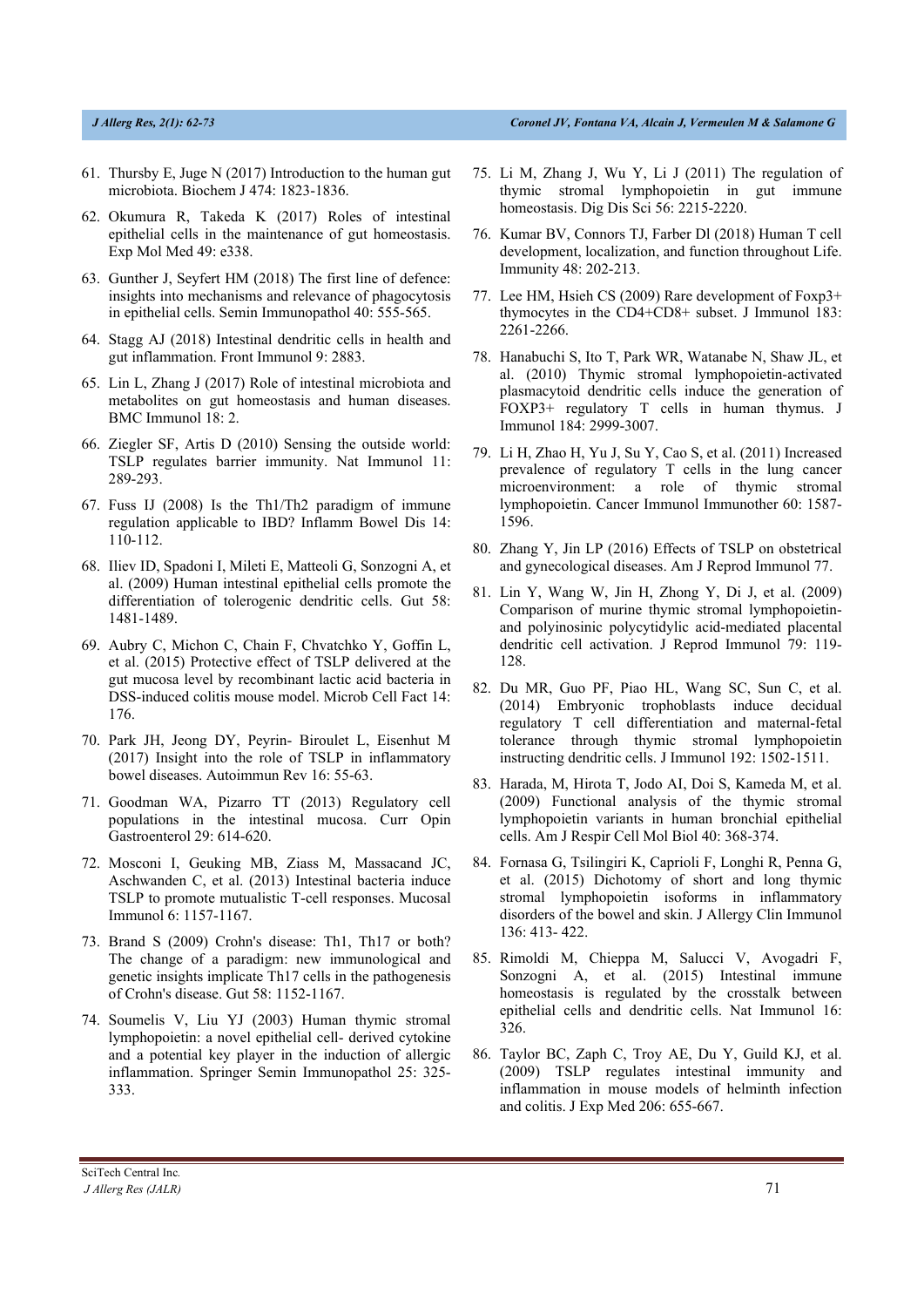- 87. Wills-Karp M (1999) Immunologic basis of antigeninduced airway hyperresponsiveness. Annu Rev Immunol 17: 255-281.
- 88. Hammad H, Lambrecht BN (2006) Recent progress in the biology of airway dendritic cells and implications for understanding the regulation of asthmatic inflammation. J Allergy Clin Immunol 118: 331-336.
- 89. Ying S, Connor BO, Ratoff J, Meng Q, Mallett K, et al. (2005) Thymic stromal lymphopoietin expression is increased in asthmatic airways and correlates with expression of Th2-attracting chemokines and disease severity. J Immunol 174: 8183-8190.
- 90. Shikotra A, Choy DF, Ohri CM, Heaney LG, Arron JR, et al. (2012) Increased expression of immunoreactive thymic stromal lymphopoietin in patients with severe asthma. J Allergy Clin Immunol 129: 104-111.
- 91. Zhou B, Comeau MR, De Smedt T, Liggitt HD, Dahl ME, et al. (2005) Thymic stromal lymphopoietin as a key initiator of allergic airway inflammation in mice. Nat Immunol 6: 1047-1053.
- 92. Torgerson DG, Ampleford EJ, Chiu GY, Gauderman WJ, Gignoux C, et al. (2011) Meta-analysis of genomewide association studies of asthma in ethnically diverse North American populations. Nat Genet 43: 887-892.
- 93. Hirota T, Takahasi A, Kubo M, Tsunoda T, Tomita K, et al. (2011) Genome-wide association study identifies three new susceptibility loci for adult asthma in the Japanese population. Nat Genet 43: 893-896.
- 94. Chauhan A, Singh M, Agarwal A, Paul N (2015) Correlation of TSLP, IL-33, and  $CD4 + CD25 + FOXP3$ + T regulatory (Treg) in pediatric asthma. J Asthma 52: 868-872.
- 95. Li Y, Wang W, Zhe LV, Li Y, Chen Y, et al. (2018) Elevated Expression of IL-33 and TSLP in the Airways of Human Asthmatics In Vivo: A Potential Biomarker of Severe Refractory Disease. J Immunol 200: 2253- 2262.
- 96. Dong H, Hu Y, Liu L, Zou M, Huang C, et al. (2016) Distinct roles of short and long thymic stromal lymphopoietin isoforms in house dust mite-induced asthmatic airway epithelial barrier disruption. Sci Rep 6: 39559.
- 97. Barnes PJ (2018) Targeting cytokines to treat asthma and chronic obstructive pulmonary disease. Nat Rev Immunol 18: 454-466.
- 98. Kabata H, Moro K, Fukunaga K, Suzuki Y, Miyata J, et al. (2013) Thymic stromal lymphopoietin induces corticosteroid resistance in natural helper cells during airway inflammation. Nat Commun 4: 2675.
- 99. Lemanske RF, Jackson DJ, Gangnon RE, DaSilva DF, Tisler CJ, et al. (2005) Rhinovirus illnesses during infancy predict subsequent childhood wheezing. J Allergy Clin Immunol 116: 571-577.
- 100. Perez GF, Pancham K, Huseni S, Preciado D, Freishtat RJ, et al. (2014) Rhinovirus infection in young children is associated with elevated airway TSLP levels. Eur Respir J 44: 1075-1078.
- 101.Fleming HE, Little FF, Schnurr D, Avila PC, Wong H, et al. (1999) Rhinovirus-16 colds in healthy and in asthmatic subjects: similar changes in upper and lower airways. Am J Respir Crit Care Med 160: 100-108.
- 102.Esnault S, Rosenthal LA, Wang DS, Malter JS (2008) Thymic stromal lymphopoietin (TSLP) as a bridge between infection and atopy. Int J Clin Exp Pathol 1: 325-330.
- 103.Tanaka J, Watanabe N, Kido M, Saga K, Akamatsu T, et al. (2009) Human TSLP and TLR3 ligands promote differentiation of Th17 cells with a central memory phenotype under Th2-polarizing conditions. Clin Exp Allergy 39: 89-100.
- 104.Lee HC, Headley MB, Loo YM, Debley JS, Lukacs NW, et al. (2012) Thymic stromal lymphopoietin is induced by respiratory syncytial virus- infected airway epithelial cells and promotes a type 2 response to infection. J Allergy Clin Immunol 130: 1187-1196.
- 105.Yadava K, Sichelstiel A, Luescher IF, Nicod LP, Harris LN, et al. (2013) TSLP promotes influenza-specific CD8+ T-cell responses by augmenting local inflammatory dendritic cell function. Mucosal Immunol 6: 83-92.
- 106.Bieber T (2008) Atopic dermatitis. N Engl J Med 358: 1483-1494.
- 107.Oyoshi MK, Larson RP, Ziegler SF, Geha RS (2010) Mechanical injury polarizes skin dendritic cells to elicit a T (H)2 response by inducing cutaneous thymic stromal lymphopoietin expression. J Allergy Clin Immunol 126: 976-984.
- 108.Nygaard U, Hvid M, Johasen C, Buchner M, Deleuran M, et al. (2016) TSLP, IL-31, IL-33 and sST2 are new biomarkers in endophenotypic profiling of adult and childhood atopic dermatitis. J Eur Acad Dermatol Venereol 30: 1930-1938.
- 109.Lee EB, Kim KW, Hong JY, Jee HM, Sohn MH, et al. (2010) Increased serum thymic stromal lymphopoietin in children with atopic dermatitis. Pediatr Allergy Immunol 21: 457-460.
- 110.Nakajima S, Kabata H, Kabashima K, Asano K (2020) Anti-TSLP antibodies: Targeting a master regulator of type 2 immune responses. Allergol Int 69: 197-203.

SciTech Central Inc*. J Allerg Res (JALR)* 72